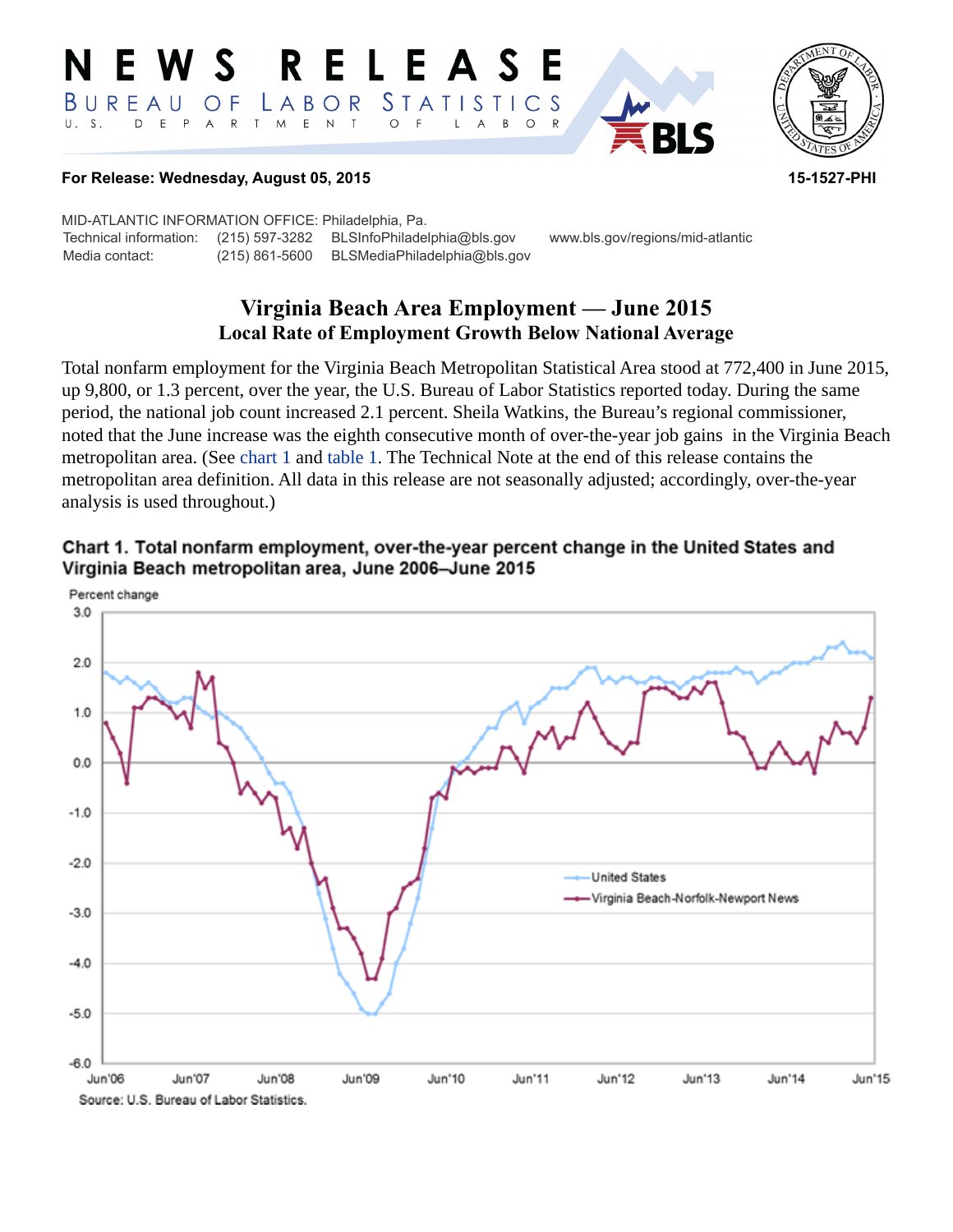In the Virginia Beach metropolitan area, the financial activities and other services industries added 2,100 and 1,900 jobs, respectively. The local rate of job growth in each of these industries was faster than its respective national rate. The Virginia Beach area's financial activities supersector employment grew at a 5.5-percent pace while the national rate was 2.0 percent. For the other services industry, the local job growth rate was 5.2 percent and the national rate was 1.5 percent.

Two other industries recorded local job gains of 1,000 or more since last June: trade, transportation, and utilities (1,300) and professional and business services (1,200). The rates of job growth for these industries in the Virginia Beach area were slower than their growth rates nationwide. Within the trade, transportation, and utilities industry, local employment increased 1.0 percent; national employment rose 2.0 percent. Professional and business services employment in the Virginia Beach area rose at a 1.1-percent rate; nationally, this supersector gained jobs at a 3.5-percent pace. (See [chart 2.](#page-1-0))



## <span id="page-1-0"></span>Chart 2. Total nonfarm selected industry supersector employment, over-the-year percent change, United States and the Virginia Beach metropolitan area, June 2015

Source: U.S. Bureau of Labor Statistics.

In the Virginia Beach area, no industry lost 1,000 jobs or more over the year. The information industry's employment level was unchanged since June 2014.

## **Metropolitan area employment data for July 2015 are scheduled to be released on Tuesday, September 1, 2015, at 10:00 a.m. (EDT).**

## **Technical Note**

This release presents nonfarm payroll employment estimates from the Current Employment Statistics (CES) program. The CES survey is a Federal-State cooperative endeavor between State employment security agencies and the Bureau of Labor Statistics.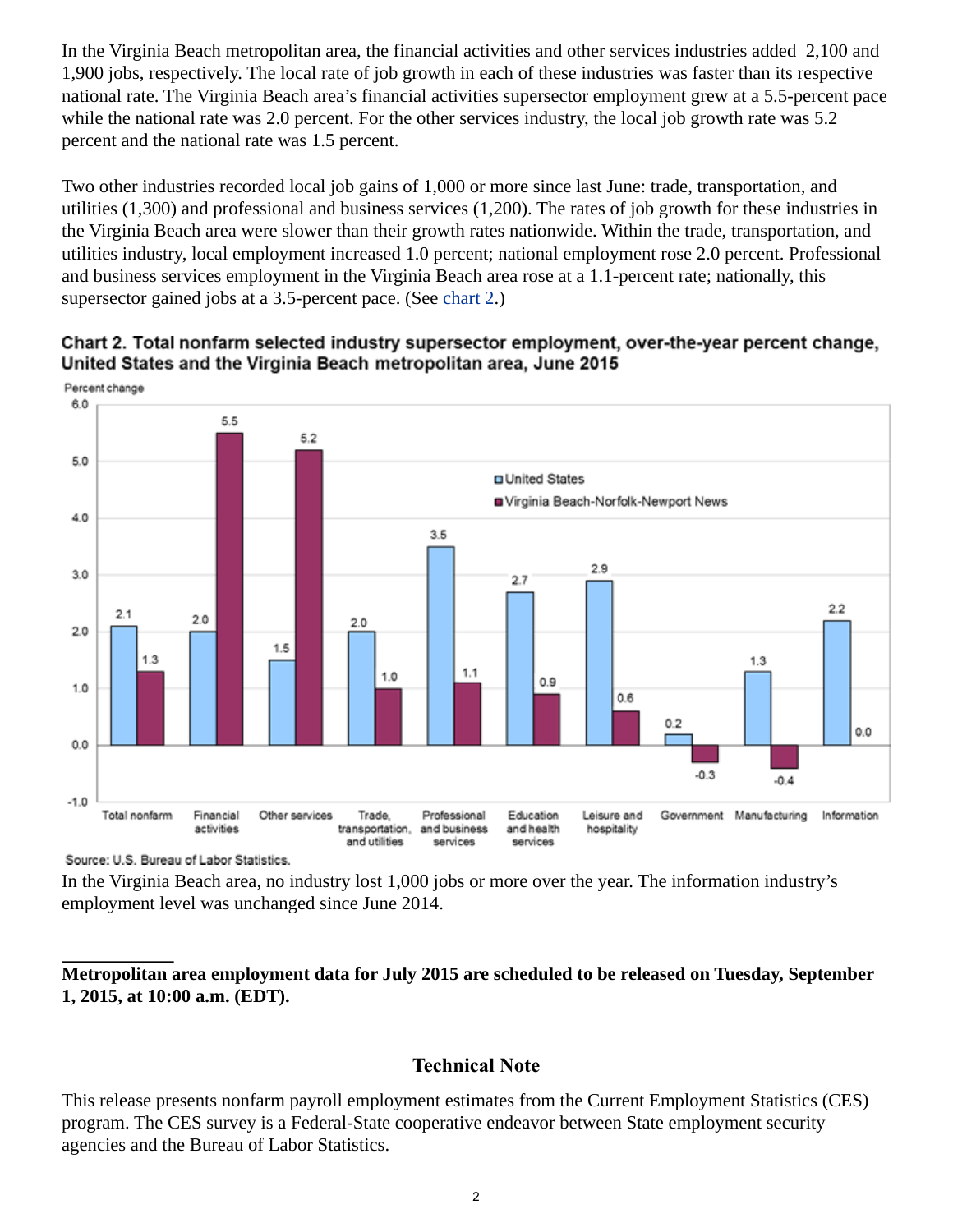**Definitions**. Employment data refer to persons on establishment payrolls who receive pay for any part of the pay period which includes the 12th of the month. Persons are counted at their place of work rather than at their place of residence; those appearing on more than one payroll are counted on each payroll. Industries are classified on the basis of their principal activity in accordance with the 2007 version of the North American Industry Classification System (NAICS).

**Method of estimation**. The employment data are estimated using a "link relative" technique in which a ratio (link relative) of current-month employment to that of the previous month is computed from a sample of establishments reporting for both months. The estimates of employment for the current month are obtained by multiplying the estimates for the previous month by these ratios. Small-domain models are used as the official estimators for approximately 39 percent of CES published series which have insufficient sample for direct sample-based estimates.

**Annual revisions**. Employment estimates are adjusted annually to a complete count of jobs, called benchmarks, derived principally from tax reports which are submitted by employers who are covered under state unemployment insurance (UI) laws. The benchmark information is used to adjust the monthly estimates between the new benchmark and the preceding one and also to establish the level of employment for the new benchmark month. Thus, the benchmarking process establishes the level of employment, and the sample is used to measure the month-to-month changes in the level for the subsequent months.

**Reliability of the estimates**. The estimates presented in this release are based on sample survey and administrative data and thus are subject to sampling and other types of errors. Sampling error is a measure of sampling variability—that is, variation that occurs by chance because a sample rather than the entire population is surveyed. Survey data are also subject to nonsampling errors, such as those which can be introduced into the data collection and processing operations. Estimates not directly derived from sample surveys are subject to additional errors resulting from the special estimation processes used. The sums of individual items may not always equal the totals shown in the same tables because of rounding.

**Employment estimates**. Measures of sampling error for state CES data at the supersector level are available on the BLS Web site at [www.bls.gov/sae/790stderr.htm](http://www.bls.gov/sae/790stderr.htm). Information on recent benchmark revisions for states is available at [www.bls.gov/sae/.](http://www.bls.gov/sae/)

## **Additional information**

More complete information on the technical procedures used to develop these estimates and additional data appear in *Employment and Earnings*, which is available online at [www.bls.gov/opub/ee/home.htm](http://www.bls.gov/opub/ee/home.htm). Industry employment data for states and metropolitan areas from the Current Employment Statistics program are also available in the above mentioned news releases and from the Internet at [www.bls.gov/sae/](http://www.bls.gov/sae/).

Information in this release will be made available to sensory impaired individuals upon request. Voice phone: 202-691-5200; Federal Relay Service: 1-800-877-8339.

**Area definitions**. The substate area data published in this release reflect the standards and definitions established by the U.S. Office of Management and Budget, dated December 1, 2009. A detailed list of the geographic definitions is available at [www.bls.gov/lau/lausmsa.htm.](http://www.bls.gov/lau/lausmsa.htm)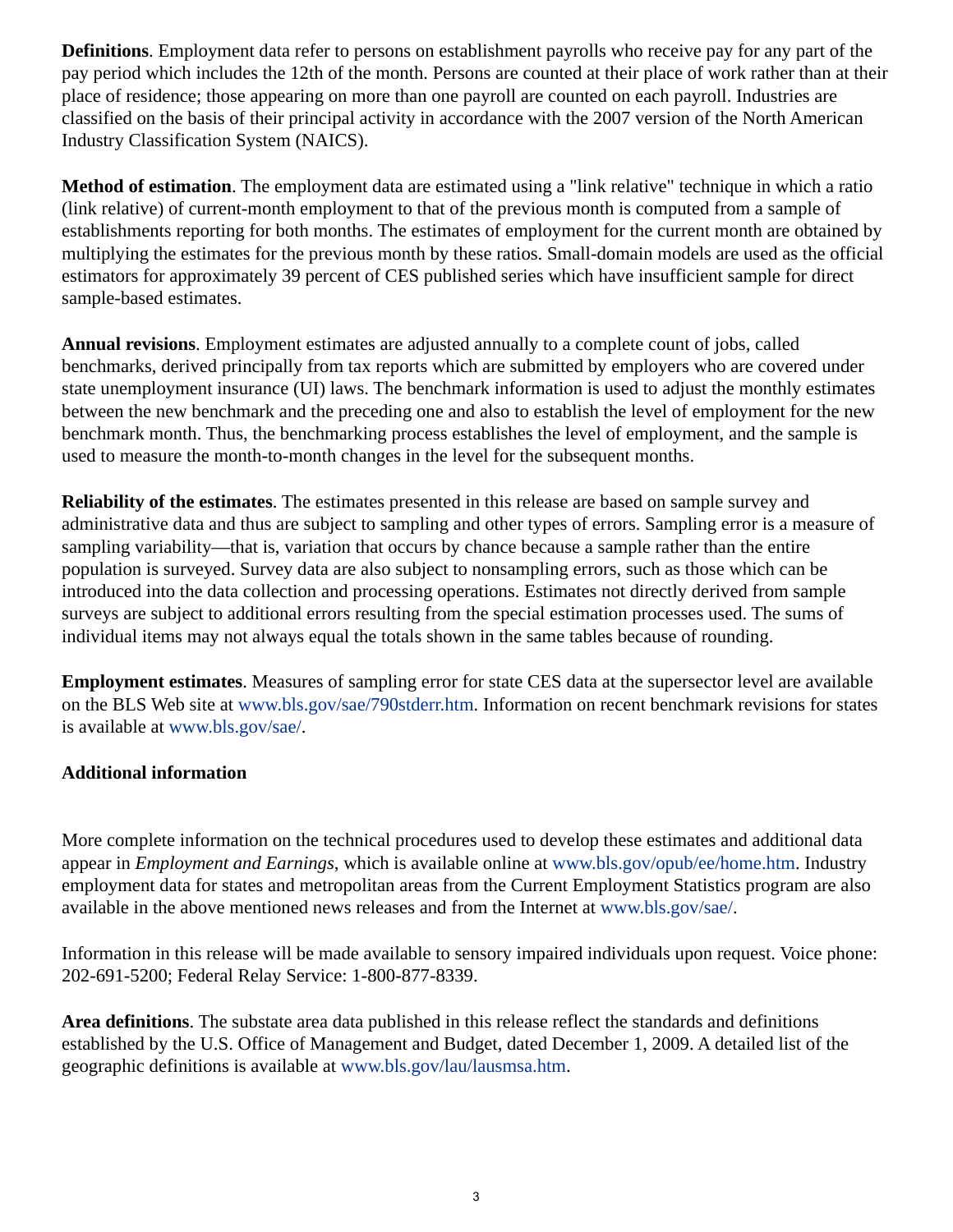The **Virginia Beach-Norfolk-Newport News, Va.-N.C. Metropolitan Statistical Area (MSA)** includes Gloucester, Isle of Wight, James City, Mathews, Surry, and York Counties and Chesapeake, Hampton, Newport News, Norfolk, Poquoson, Portsmouth, Suffolk, Virginia Beach, and Williamsburg cities in Virginia and Currituck County in North Carolina.